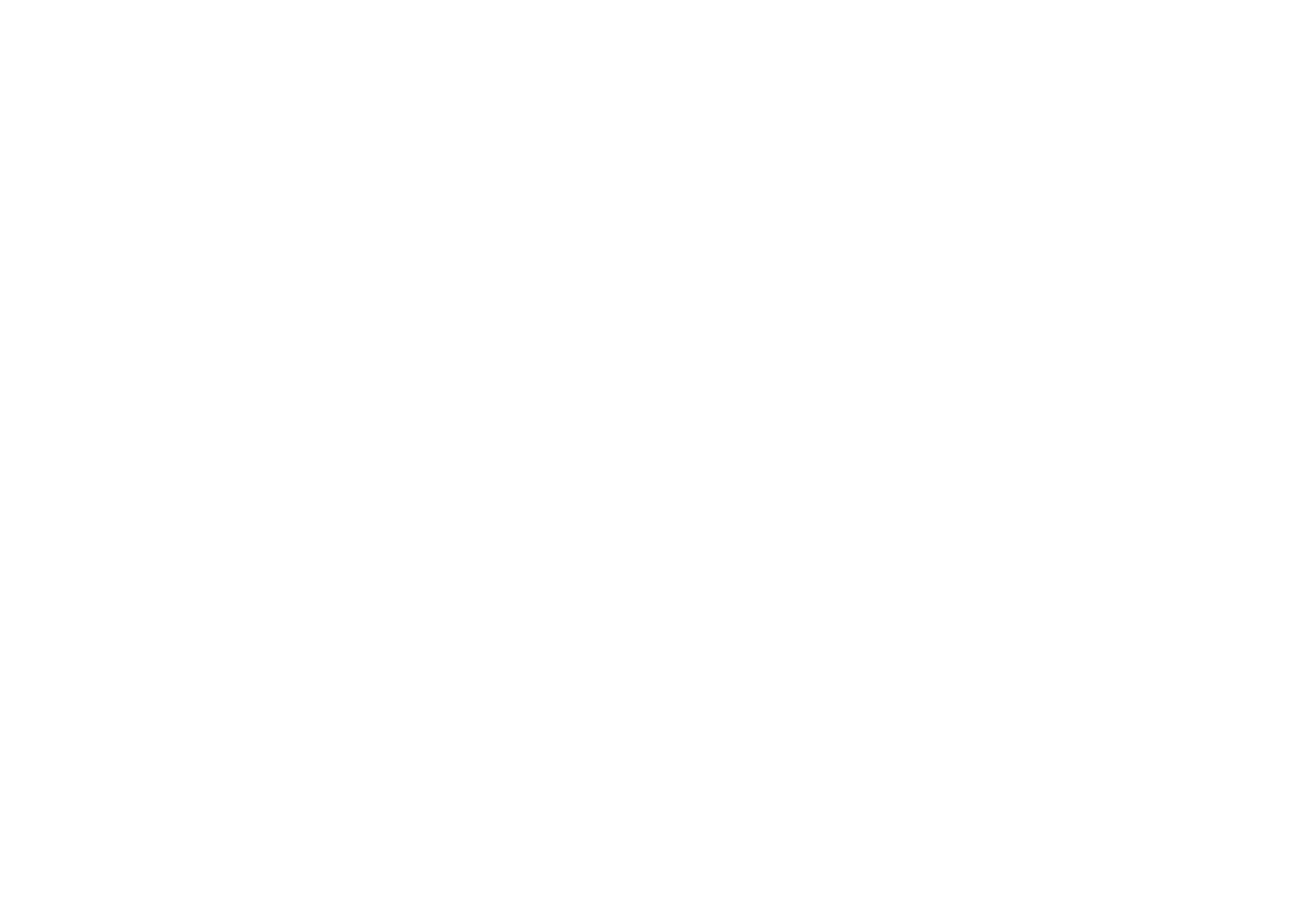## **Contents**

| A Brief Introduction To The Text 5       |  |
|------------------------------------------|--|
| The Classiness Of The Imaginary Party 7  |  |
| The Shapeliness Of The Imaginary Party 8 |  |
| The Fierceness Of The Imaginary Party 15 |  |
| An Imaginary Conclusion 22               |  |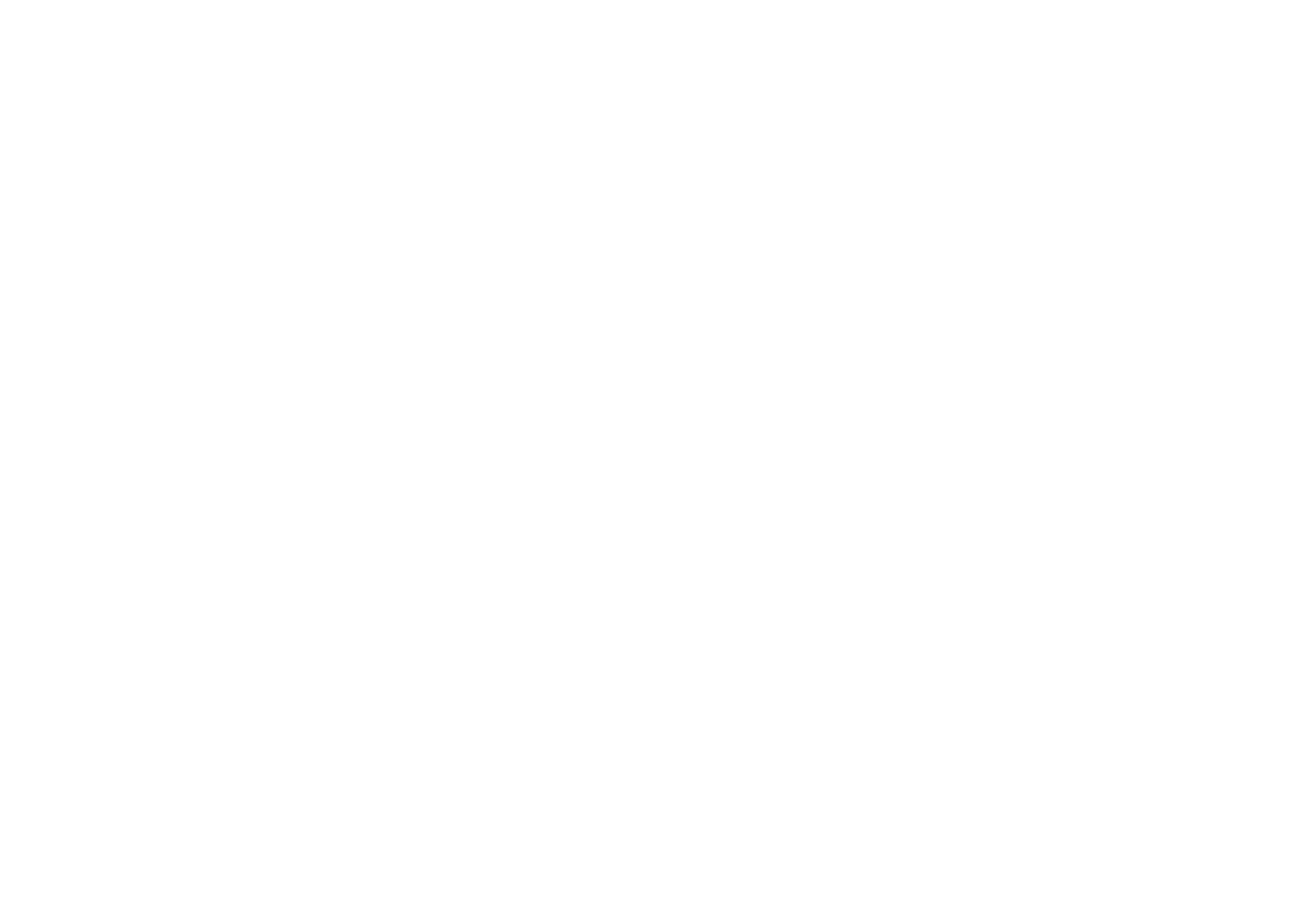like the earlier ones. It was a rare state that entered the coalition intact." I don't really know what to say about this development. Seeing one of Putin's aides put these concepts into practice is truly frightening, although it certainly explains Russia's recent gains. Few in the US are able to grasp this changed reality, and many still cling to their privileged exceptionalism where the 1990s never ended and Western capitalism reigns supreme.

When these incendiary French texts first crept into North America, the common reaction was to either ignore them entirely or appropriate their form while ejecting the content. Several projects emerged between 2008 and 2010 that aped the style of Tiqqun, although none had more influence than *Social Rupture* and *Fire to the Prisons*. Even the people who despised these controversial projects couldn't fail to see their impact spreading across North America and were forced to adapt to the changing discourse. Now we've reached the point where even the most hardened reformist must spout the language of prison abolition. I'll say again that it took a solid decade of struggle to reach this level of strength and the media organ of IGD continues to encourage conscious rebellion rooted in specific communities across North America.

Everything has its lineage, some more well-known than others. While the *Theses* were drafted using academic language, its theories were tested and proven on the streets. Just as the famous sabotage manual of the IWW was originally penned in France in 1898, the roots of our current practices derive in part from the *Theses on the Imaginary Party* of 1999. I just thought I'd remind some of you where we came from and enlighten those who never knew. As my friends in France wrote in the year 2003, "That it might take a generation to build a victorious revolutionary movement in all its breadth does not cause us to waver. We envisage this with serenity. Just like we serenely envisage the criminal nature of our existence, and of our gestures."

#### **Long Live The Imaginary Party!**

*tl;dr: you don't need or want the people who you know aren't "with you" to be with you. really, you don't*

–**Wendy Trevino**, *Revolutionary Letter*, 2018

#### **A Brief Introduction To The Text**

A long time ago, on a vast plateau in central France, I was helping some friends build a wooden house. The spring of 2013 had just arrived, the air was getting warm, and the snow from a few weeks earlier had been replaced by rain. We were in the middle of digging holes for the foundation, an thwarted by large chunks of pure granite. In between sessions with the jack-hammer, we'd swing our picks and chip away at the crumbling boulders buried beneath the wet earth. We talked about many things while we worked and eventually reached the subject of contemporary nihilism. All of us had been critiqued by nihilists for a variety of reasons with our efforts labeled as social, liberal, positivist, or reformist. In particular, my French friends had been accused of "entering retirement" with their cabins on the plateau. Just as this fact was relayed to me, the clouds broke open and allowed the sunlight to hit our faces. Before anyone could speak, two rainbows appeared no more than twenty feet away, towering over our holes in the ground. All we could do was laugh in joy, because these don't just happen. Shortly after this, we began to discuss the Imaginary Party and its implications for the future of struggle.

My friend claimed that of all the theoretical concepts expounded in the works of Tiqqun and the Invisible Committee, the idea of the Imaginary Party remained obscure for both its French and North American audience. Despite its centrality to their entire body of work, the Imaginary Party has never been examined beyond a few cursory paragraphs. While the *The Call, Theory of Bloom, Theory*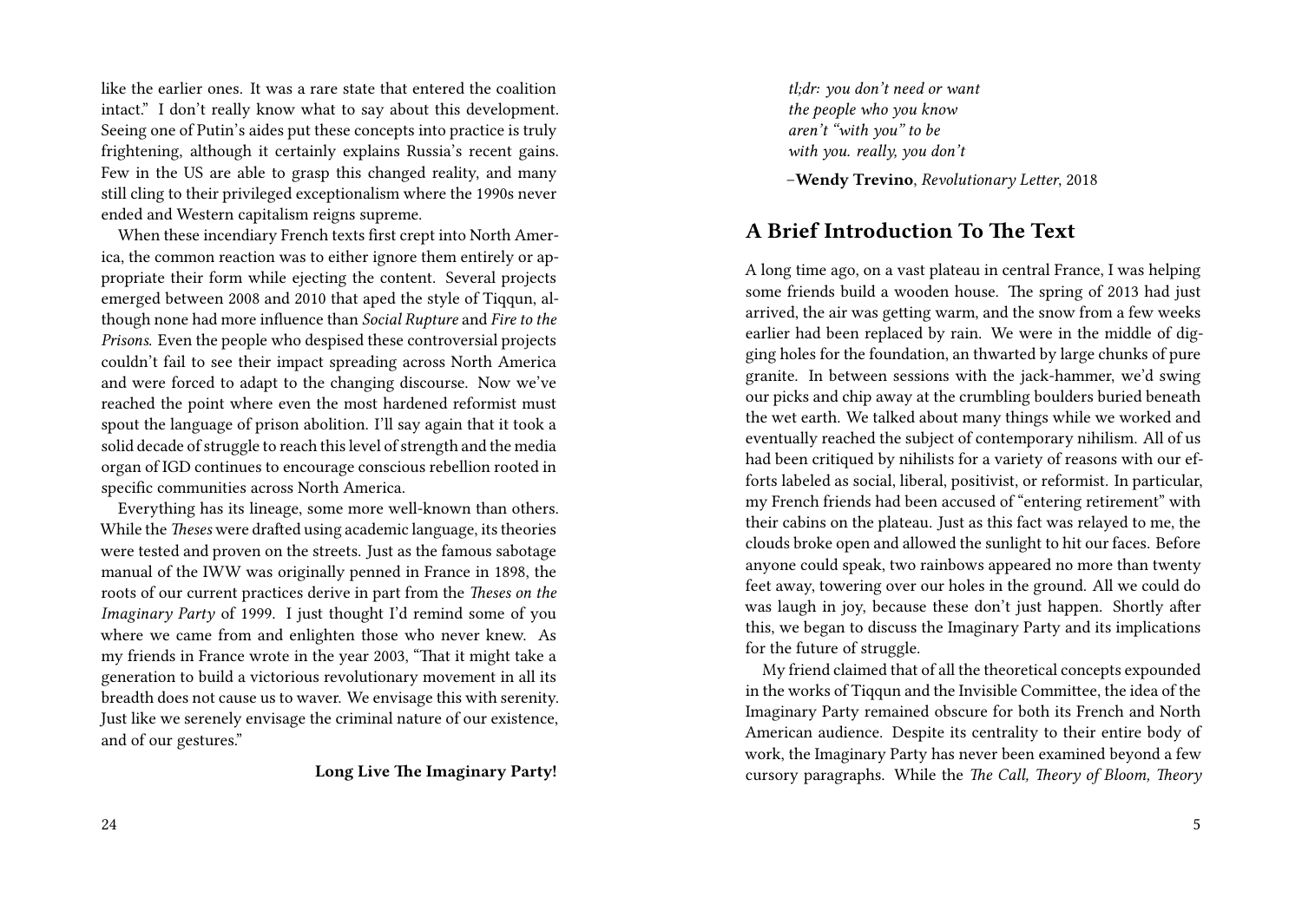*of the Young-Girl, This is Not a Program, The Coming Insurrection, To Our Friends, Now,* and *Introduction to Civil War* have been canonized by both the academic and radical press, the *Theses on the Imaginary Party* have been consistently ignored, especially in the United States, a place where the text has the most practical relevance.

When the great insurrectionary wave hit the US in 2008, multiple constellations of rebels had already read these French texts and were implementing some of their concepts into a lived praxis. Most of the theories and formulations in *Tiqqun* remained incomprehensible to their US readers, often dismissed as jargon-laden precursors to simpler texts like *The Call* and *The Coming Insurrection.* Oddly enough, despite constant criticism, it was the *Theses on the Imaginary Party* that had the most influence on anarchist praxis in the US between 2008 and 2010. Of all the ideas emerging from France, these were clearly the most practical.

Two projects emerged in those heady days that were influenced by the *Theses of the Imaginary Party* and helped shape insurgent thought in North America: the blog *Social Rupture* and the printpublication *Fire to the Prisons.* Both were started by extremely rebellious people who saw the true content of modern revolt contained not within the static mobilizations and spectacles of the the Left, but in the everyday ruptures of capitalist normality. According to their viewpoint, these common rebellions were constant, uncatalogued, and rendered invisible by the State to prevent their methods from contaminating the population. By exposing their daily occurrences, these editors hoped to reveal that the source of our strength existed not in the political heavens above, but in the insurgent underworld below. *Social Rupture* went silent around 2010, although by then riots had already spread across the United States in response to police shootings. When the last issue of *Fire to the Prisons* was released in 2015, the first coordinated prisoner strike had taken place and a national uprising against the police changed the course of history. At this point, you might be asking sible. The need to make money tends to neutralize the best of the Imaginary Party and keeps them from joining its conscious fractions, though many still do. Nothing's gotten better since 2015, the size of the Imaginary Party keeps growing, and most of the *Theses* have long-proven their relevance to revolutionary praxis in North America. The vital take-away point is that these ideas were invisible for two decades because they were lived, not theorized. Now that some time's passed, maybe things will be a bit clearer. I wouldn't call what I've done here high-theory or anything, and I hope the Imaginary Party makes more sense than it did before.

Back when people were first discovering the *Theses of the Imaginary Party* in North America, other anarchists were ridiculing its academic language in the now infamous "Automatic Insurrectionary Manifesto Generator" of 2009, a secretly bitter attempt to deflate those earnest anarchists with little formal education who found some truth in these obscure pamphlets. The academic language of Tiqqun did no favors to this potent material, nor did its wholesale incorporation into the academic lexicon. The unwarranted and hegemonic American Exceptionalism that has reigned since WWII convinces every US citizen that no matter how abject their position, everything they do must be extremely unique and worth the attention of the entire world. This often makes American citizens shun anything their nation didn't create, even if they suffer for it.

Oddly enough, it was during the outbreak of the Ukranian Civil War in 2014 that this American Exceptionalism was broken by Vladimir Putin and his close adviser Vladislov Serkov. Using theoretical concepts nearly identical to those in the *Theses to the Imaginary Party*, Serkov engineered what he called "the first non-linear war. In the primitive wars of the nineteenth, twentieth, and other middle centuries, the fight was usually between two sides: two nations or two temporary alliances. But now, four coalitions collided, and it wasn't two against two, or three against one. It was all against all. And what coalitions they were! Not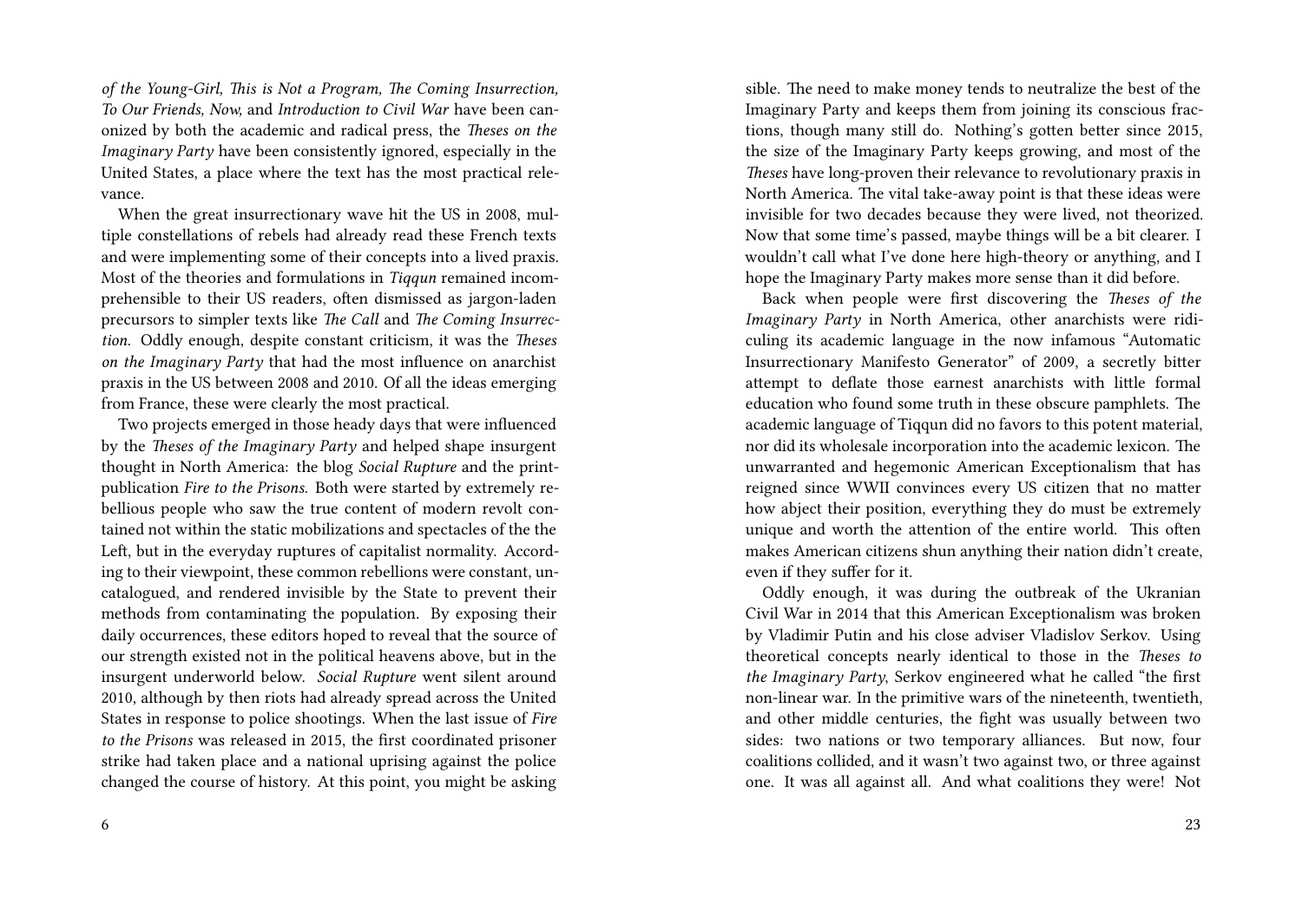chose more freely what their theater of operations will be, and act on the point where the tiniest pressures can cause the greatest damages." As these conscious factions destitute order across the United States, their ranks do "not appear to be comprised of people, but of *strange acts*…these acts themselves are however not connected to one another, but are systematically locked away as exceptional enigmas."

### **An Imaginary Conclusion**

On the website for the *Fire to the Prisons* newspaper, the editors posted their last update on July 17, 2016. It reads in part, "*Fire to the Prisons* magazine is currently on hiatus…we ask you to refer to *itsgoingdown.org* for updates and articles on the current states of social and class war in North America and abroad." Without making too much fuss about it, I think its clear that our beloved IGD has taken the place of this now-silent magazine, albeit in an exclusively digital format. While the days of placing cryptic quotes from *Theses of the Imaginary Party* below images of bank robberies might be a thing of the past, the spirit that animated those early blogs and magazines lives on stronger than ever. Unlike its predecessors, IGD has largely devoted itself to cataloging the episodes of conscious rebellion within the Imaginary Party, although some of its columns continue *Social Rupture's* project of mapping everyday vandalism, sabotage, and crime.

In the spring of 2015, I happened to receive multiple bundles of the last *Fire to the Prisons* and handed them out across Oakland, California. I'll never forget showing two career criminals the center fold-out of that issue with its massive list of prison revolts over the past two years. Both of these former prisoners, usually dismissive of anything overtly political, could do nothing but stare silently at the undeniable unity of all this rebellion. I can't say if these two ever became "conscious" or not, but I'm inclined to believe its pos-

22

yourself, *what do all these riots and uprisings have to do with the Imaginary Party*? The simple answer? Everything!

#### **The Classiness Of The Imaginary Party**

In the first pages of the *Theses on the Imaginary Party*, the authors explain that the Imaginary Party is the "negative party of negativity" and that "because the sorcery of the Spectacle…consists in rendering invisible all the expressions of negation…its most remarkable character is precisely that it is reputed to be non-existent, or more exactly—to be imaginary." This massive Party is "what the classical proletariat was before coming to know itself as the proletariat: a class of civil society that is not a class of civil society, but rather its very dissolution." Along these same lines, they describe the Party as "the negative multitudes of those who *have no class*, and don't want to have any; the solitary crowd of those who have re-appropriated their fundamental non-belonging to commodity society in the form of their voluntary non-participation in it." With the classical proletariat now captured in the webs of neo-liberal mega-unions, neo-liberal academic discourse, and the neo-liberal economy, the vast majority of rebels have retreated into the folds of the Imaginary Party to silently gather strength.

At the current moment, the size of the Imaginary Party in the US is nearly 200 million people, constituting the vast majority. In the 2016 elections, only 129 million US citizens voted from a population of over 323 million, a fact that riled the collapsing Democratic Party with its paltry 65 million votes. While numerous commentators have bemoaned these non-voters and attempted to mobilize them into political campaigns, no one in the mainstream media has meditated on the sheer size of the Imaginary Party, nor have they attempted to identify it as such. As the authors of Tiqqun explain, "*people* speak incessantly about [the Party], and exclusively about it, since a little more each day it disrupts the proper opera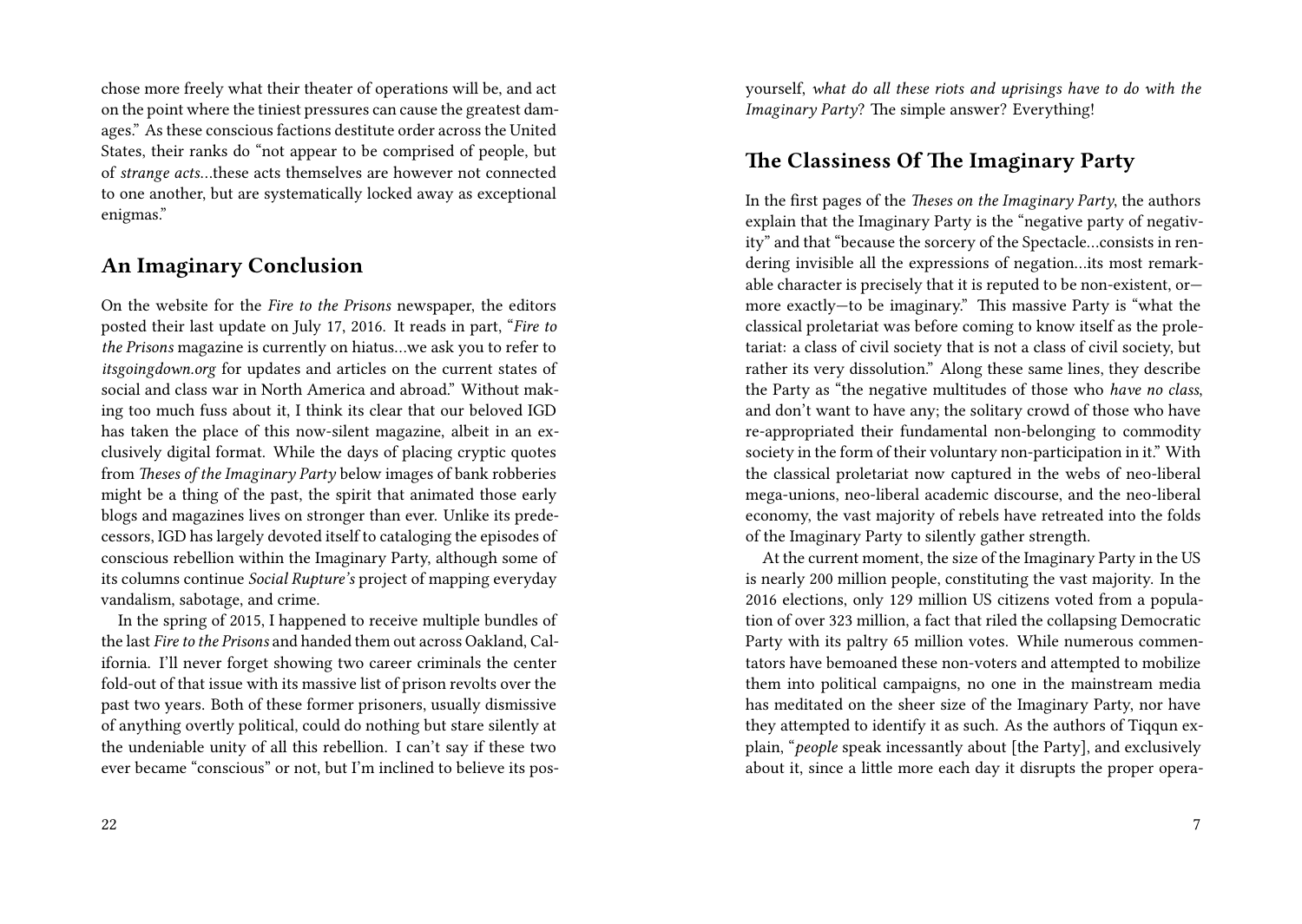tion of society. Still, *people* avoid saying its name—could it be said anyway?—with the same fear as if they were invoking the Devil." Aside from the infamous Russian troll-farmers, the election of Donald Trump as president has been most consistently blamed on the Imaginary Party, although "it would certainly be quite harmful to public order if it were to be seen for what it really is: the supreme possibility."

The danger that the Imaginary Party poses is constant and evergrowing, for it "reminds every State that it is not demented enough or vigorous enough to successfully pass itself off as *total*, that the political space is in reality no different from physical, social, cultural space, etc." According to the logic of the authors, the true site of confrontation is not within the halls of power but in the material world inhabited by the Party, the non-metaphysical realm where true power lies. As they write, "masses of *silent* and *solitary* people have begun to appear, who have chosen to live in the interstices of the commodity world and *refuse* to *participate* in anything to do with it," a material force that has come to inhabit "ever vaster, ever more numerous autonomous zones." In practice, "this resembles a mass experience of illegality and clandestinity" where "people already *live* as if this world no longer existed." Such zones are the hidden abode the Imaginary Party, the focal points of material strength that collect invisibly upon the map of the State. This conception of autonomous zones is central not only to the works of the The Invisible Committee, but to the contemporary practice of creating Zone to Defends (ZADs) and communes across France, a practice that has now spread to the United States.

#### **The Shapeliness Of The Imaginary Party**

The *Theses on the Imaginary Party* was originally published in 1999 within the first volume of the *Tiqqun* journal. Unlike the later texts associated with the name Tiqqun, the initial journal carried the full

*to non-belonging* develops among those who realize their essential marginality, a sort of community of Exile." According to this logic, "running away, which was simply an action, becomes a strategy."

While this may seems like a disturbing assertion, the authors insist that "the Imaginary Party encompasses everything that conspires to destroy the present order in thought, word, or deed. The disaster is its doing." Throughout the text, mass-shooters and other anti-social murders are cited as proof of society's breakdown, with each killer painted as an unconscious member of the Imaginary Party, a deathly polarity most often fascistic in nature. Tiqqun devotes an entire page to one of these individuals, a carpenter named Johann Georg Elser who attempted to kill Hitler on November 8, 1939. While this unsuccessful bombing might have been political, Elser was anything but. According to the authors, Elser's "absence from the world was complete, his solitude absolute. His very banality was banal. Poverty of spirit, a lack of personality, and insignificance were his only attributes…he didn't know what Communism meant or what National Socialism meant, even though he was a worker in Germany in the 1930s." The authors state that Elser's bombing "provides the model which in years to come will plunge commodity domination into an ever more perceptible panic." Had this man become conscious before his bombing, Hitler might have died that November of 1939.

At this moment in time, "all crimes have become political crimes, and that's precisely what domination must hide at all costs so as to conceal from everyone the fact that an era has come to an end, that political violence, once buried alive, now demands that accounts be settled." In this modern form of guerrilla warfare, "the catastrophe is a brilliant, searing truth the people of the Imaginary Party work to bring about by all means. The axes of communication are special targets for them. They know how infrastructure 'worth millions' can be annihilated in a single audacious blow. They know the tactical weaknesses, the points of least resistance, and the moments when the enemy organization is vulnerable. They are thus able to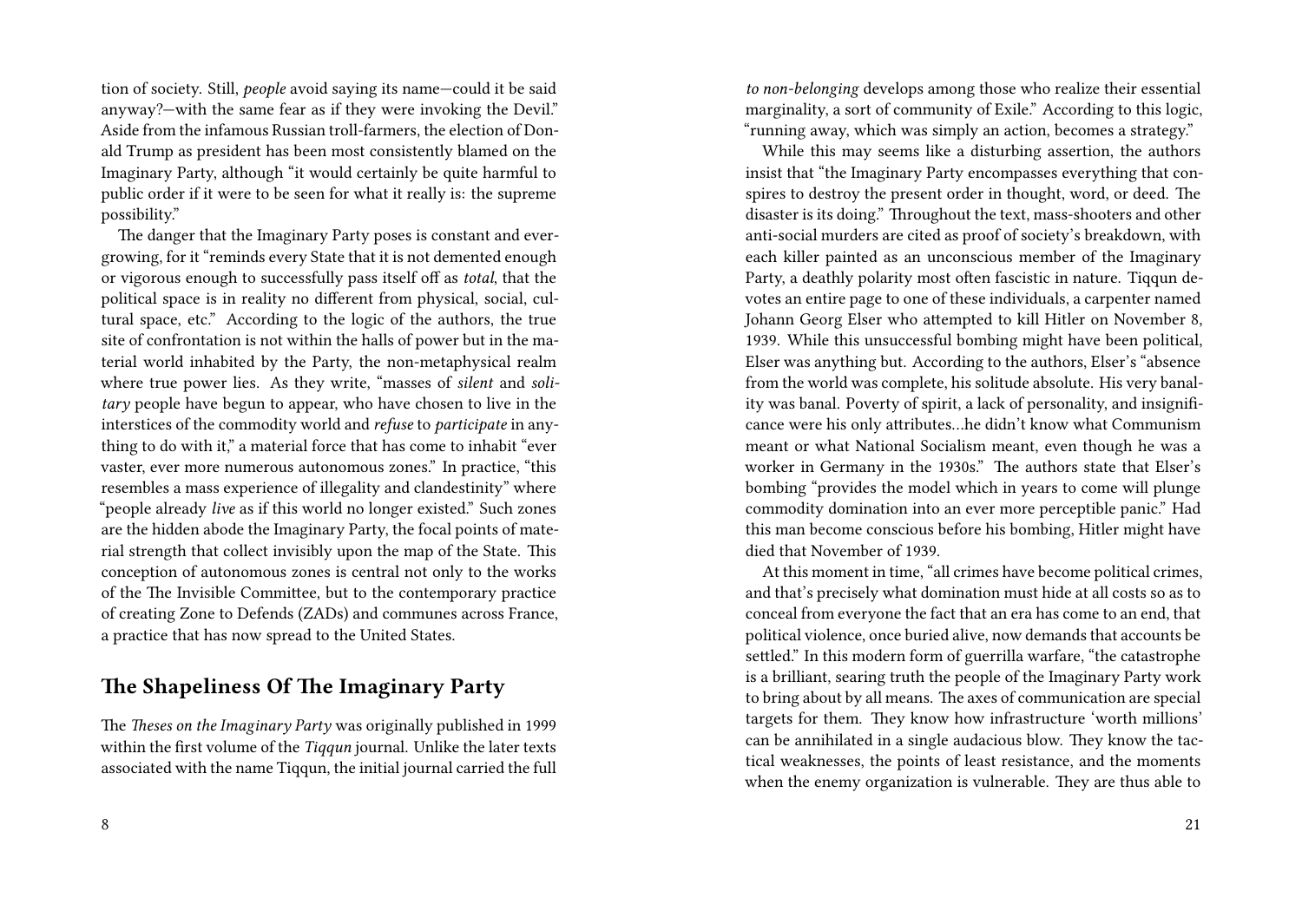As the authors of Tiqqun put it, "the all-out war waged…against the Imaginary Party and on freedom has doubtless already devastated whole regions of the social space." To confine the insurgent Party in the economy and keep their crimes from circulating, the forces of order have imposed "curfews, military escorts, methodical collection of personal information for databases, arms and communications control, takeover of whole sectors of the economy, etc." As we saw during the Ferguson Uprising of 2014 and the battle for Standing Rock in 2016, the forces of order will not only impose these repressive conditions when challenged, they will deny the existence of the insurgent force aligned against them. The gunshots and molotovs directed at the police during the Ferguson Uprising were systematically ignored for fear they'd inspire others to consciousness and rebellion. In this world we live in, "there are really only two parties in this society: the party of those that claim there is only one party, and the party of those who know that there are really two. That's all we need to know to see who's with us."

Since this text was written in 1999, we have surely entered into a historical period of "extreme violence and great disorder. A permanent and generalized state of exception is the only way commodity society can maintain itself when it has completely undermined its own conditions of possibility." In the short nineteen years since the *Theses* was published, the forces of domination have certainly become much more intolerant of "the existence of that colossal abstaining segment which is the Imaginary Party. Everyone must 'work,' that is, put themselves at its disposition at all times and be mobilizeable." It's this daily repression that eventually causes "those who would be content with a floating existence to recognize themselves for what they are: rebels." The authoritarian economy, the carceral apparatus, the militarized police, and a dozen other repressive factors have provoked a massive exodus where "unprecedented solidarities form" and " friends and comrades gather at new front lines that sketch themselves out." Through this exodus, "a powerful sense of *belonging*

names of several editors, some of whom were graduate students or involved with the academy. While their text is filled with esoteric philosophical references and speckled with quotations from Hegel, Virno, Bataille, Baudrillard, & Co., the basic concepts of the Imaginary Party are presented simply and can be interpreted without the need of a higher-education. Despite being written with academics in mind, the *Theses on the Imaginary Party* spread far away from the university before eventually coming to influence the course of North American politics. Indeed, the wide-appeal of Tigqun and the Invisible Committee is unprecedented in modern academic literature, with no other graduate-student political journals being so broadly re-published as *Tiqqun I* and *Tiqqun II*, especially outside of the academy, let alone in anarchist circles.

The concept of the Imaginary Party was so central to these texts that the two Tiqqun journal subtitles are *conscious organ of the Imaginary Party (I)* and *organ of liaison within the Imaginary Party (II)*. As I mentioned earlier, other texts from Tiqqun have been widely published by the US academic press, all of them originating from these *organs* of the Imaginary Party. Of all these texts translated into English, the only one that makes direct reference to the Party is the *Theory of Bloom,* a slim volume from 1999 that found its home with an (at the time) anarchist press rather than the hallowed MIT imprint. It's here that the first and only coherent definition of the Invisible Committee is ever produced. As the authors describe it: "The Invisible Committee: an *openly secret* society, a public conspiracy, an instance of anonymous subjectivation, whose name is everywhere and headquarters nowhere, the experimental-revolutionary polarity of the Imaginary Party. The Invisible Committee: not a revolutionary *organization*, but a higher level of reality." From these seemingly esoteric coordinates, an attentive reader might be able to construct the true shape of the Imaginary Party.

The authors don't describe themselves as an organization, a cadre, or an army, but as a polarity of the Imaginary Party. While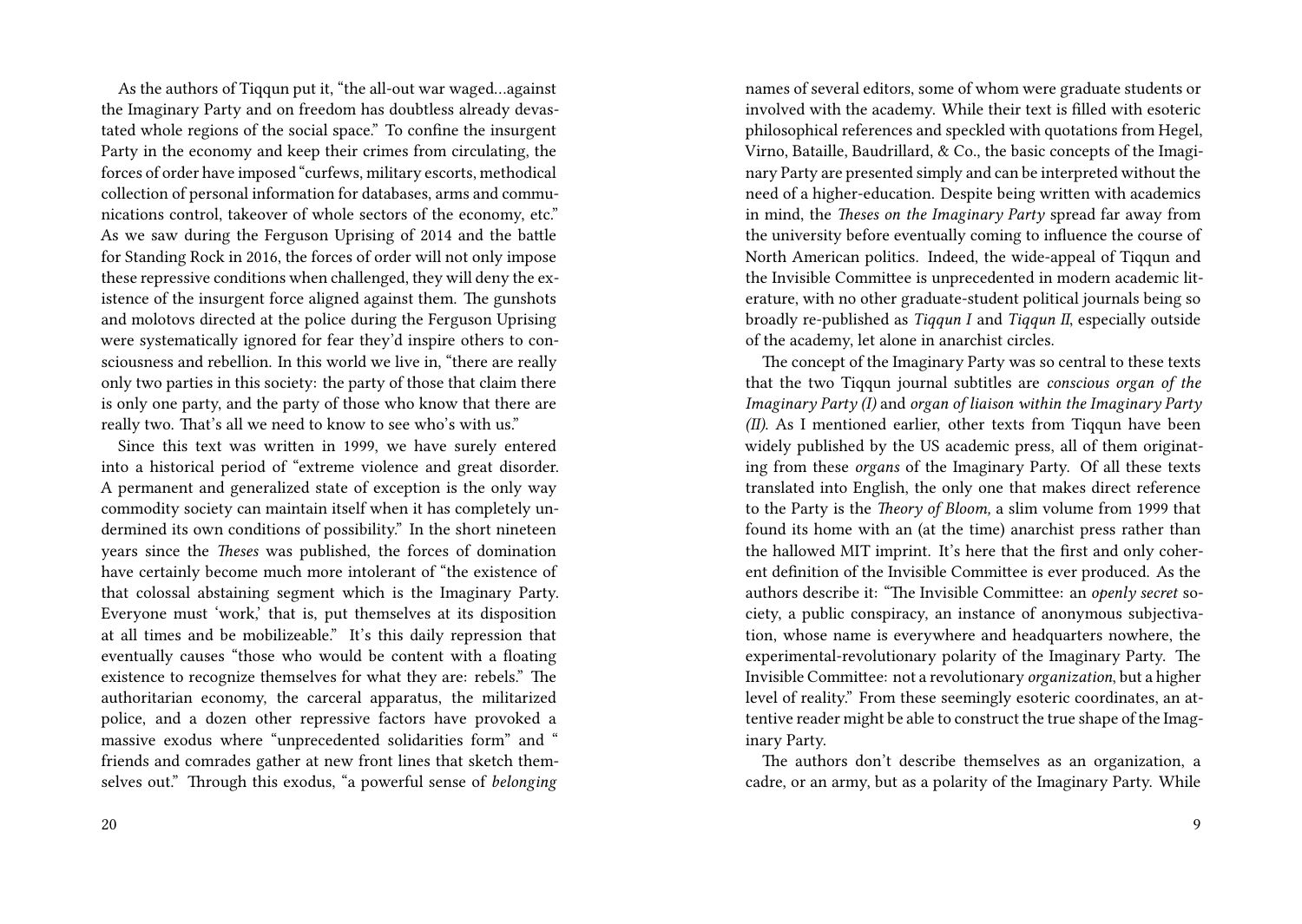this might seem like an eccentric rhetorical flourish, the concept of the polarity is key to comprehending the shape of the Party, which can be described as a sphere with infinite points on its surface. As the authors explain towards the end of the *Theses*, "the front lines along which the friends and enemies of the dominant order are arranged have been very poorly sketched out as continual and linear. This representation must now be replaced by an image of innumerable, circular front lines, each of which has its space-time located within communities of human beings, practices, and languages that are in a state of absolute rebellion."

For the past two hundred years, all politics has been split between the Left and the Right, political identities created in the French National Assembly of 1789. Split between two sides of an immense hall, the Right stood with the Kingdom while the Left stood with the People, twin abstractions that existed only within the walls of the Assembly. From this moment onward, classical politics has taken place within this spectrum of seats, although now "domination, which feels the life trickling out of it inexorably, has gone insane, and claims a tyranny it no longer has the means to maintain."

"CONTRARY TO WHAT **HAS BEEN REPEATED** TO US SINCE CHILD-**HOOD, INTELLIGENCE DOESN'T MEAN KNOW-**ING HOW TO ADAPT; OR IF THAT IS A KIND OF INTELLIGENCE, IT'S THE INTELLIGENCE OF **SLAVES."** 



(*quote from Invisible Committee in issue of Fire to the Prisons*)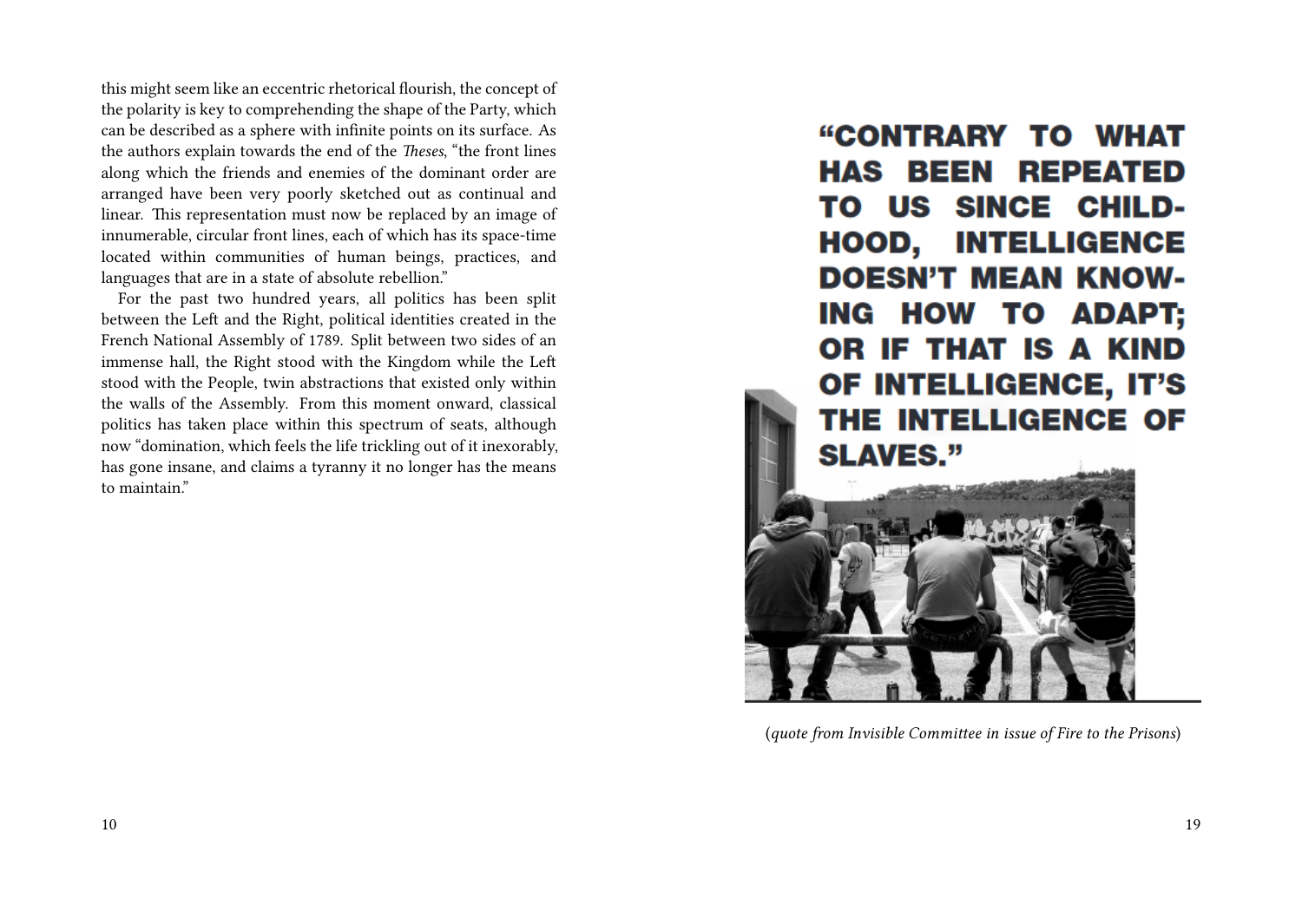of either the need for prisons or another example of why they should be abolished. These opposing viewpoints on incarceration are often expressed in courtrooms, legal offices, and the media in the hope of winning over someone in a government office who will then order the State to treat the prisoners one way or another. No matter who wins this argument before a judge, the Imaginary Party remains terrorized by the forces of order and the prisoners remain incarcerated. Little changes for them.

Each partisan of the Imaginary Party is striving towards consciousness at every moment, impeded only by the forces of domination. Despite their best efforts to locate the Party, there's simply nothing to find other than a few potential hostages unconnected to all the others. The "operational structure of the Imaginary Party…is not comprised of any kind of vertical delegation system at all, but a mode of transmission which itself is part of the limitless horizontality of language: the Example." As most of you already know, a witnessed example of a crime can be completely silent and yet connect people in an objective manner that's impossible to trace, while learning an act of sabotage can be as simple as not closing ones eyes. Because of these invisible technics that course through the underworld, the forces of order have made the Imaginary Party suffer a heavy punishment.



(*seating arrangement of French National Assembly, traditional Left/Right binary*)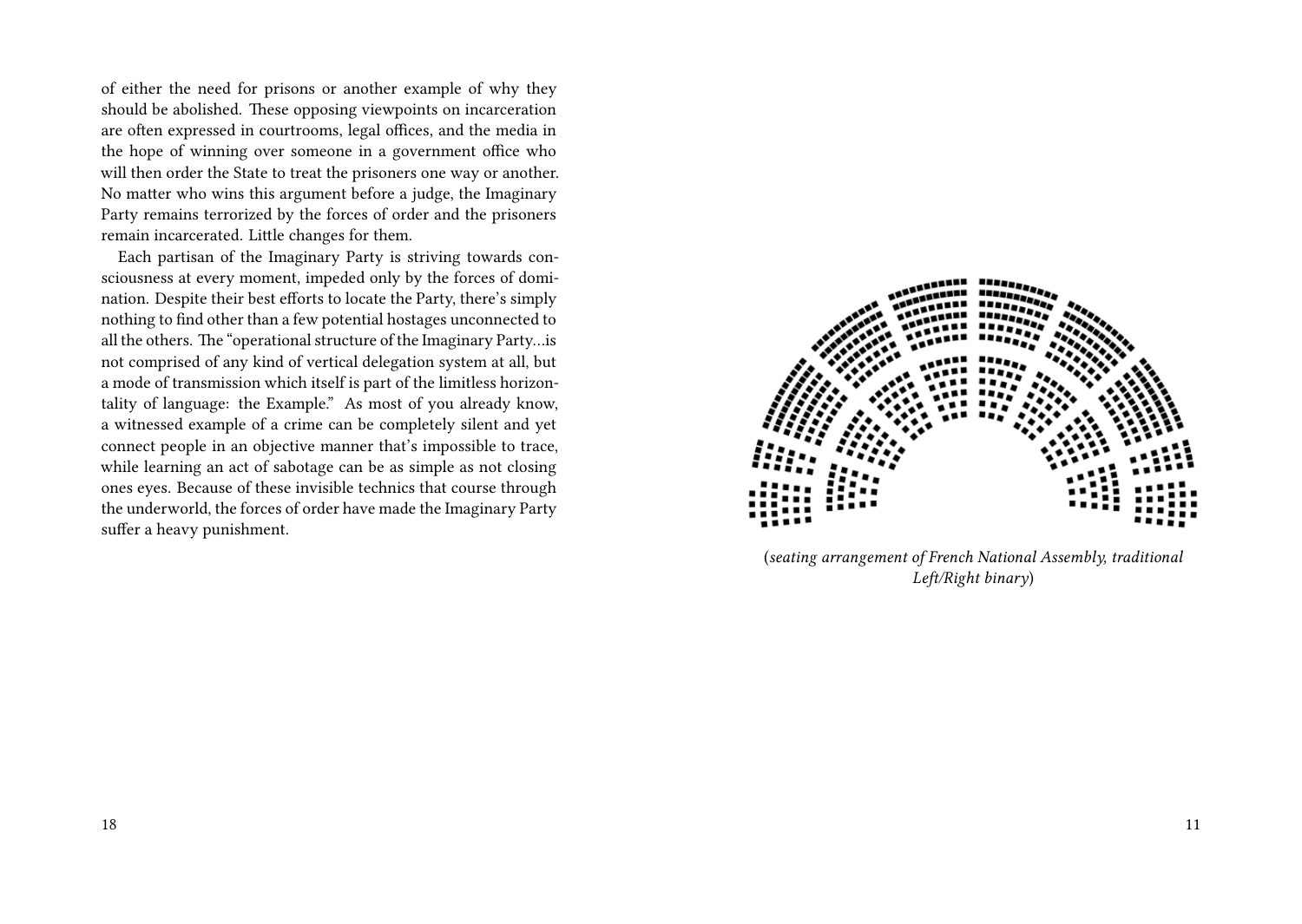To escape the binary of Left and Right, the authors have offered the sphere of the Imaginary Party. The rhetoric of doing away with the traditional political spectrum has long been used by fascists to mobilize the politically disillusioned, although they always propose their authoritarian ethno-state as the final solution. Unlike these agents of domination, "the Imaginary Party expects nothing from the present society and its evolution" because it is already "its very dissolution and that which lies beyond…it guarantees that it itself will never become a Power."

According to the authors, the Imaginary Party can create what are called "conscious fractions" that form into "polarities" centered around specific locations in "space-time." Originating in the center of the sphere, multiple straight lines can be drawn to the surface that represent conscious polarities of the Imaginary Party which, "above all, refer only to the positive fact of this multitude of autonomous zones, free from commodity domination, which are experienced *here and now*." While the majority of the Imaginary Party remains ignorant of its true power, a multitude of conscious polarities are scattered across the surface this massive sphere, some of them closer together, many of them further apart.

selves." These insurgents are so powerful that they "can count on the fact that a handful of partisans is enough to immobilize the whole 'party of order.'" For proof of this assertion, one need only remember the 2016 assassination of five police officers in Dallas, a situation that provoked the forces of order to send in a bomb robot and kill their opponent rather then let him to speak any further. Despite this tremendous power that it possesses at every moment, the Imaginary Party is not striving to "pulverize in a single blow some military headquarters or other where power is concentrated." Instead, the Party is constantly "eating away at the very foundation of commodity society: *credit/credibility*. And there is no limit to this dissolving activity other than the collapse of that which it undermines." This dissolving activity takes many forms.

From the perspective of our paranoid overlords, they can only perceive "an unnameable internal enemy, most often camouflaged in form, which is carrying out a continuous activity of sabotage." The people who have the misfortune to be caught for their crimes are removed from the Imaginary Party by the State, "declared barbarous, and excluded from humanity." Prisons in the United States are currently filled with over two million hostages and media commentators are constantly searching for a solution to the problem of mass-incarceration. No matter how well-meaning many prison abolitionists may be, "they will reluctantly admit that, yes, this is a social war *they* are dealing with here, without indicating *what* it is; that is, *who* the protagonists are." To an unfortunate degree, many prison abolitionists speak the language of the State and obey its language/terms, placing them above the Imaginary Party and away from its conscious polarities.

Certain crimes seem to have no purpose when viewed from above, and "the only thing that distinguishes them from the conscious fractions of the Imaginary Party is the fact that *they* are not working for the end of this world but for the end of *a* world." Some crimes are simple eruptions of violence and brutality with no clear meaning and the perpetrators are often used as examples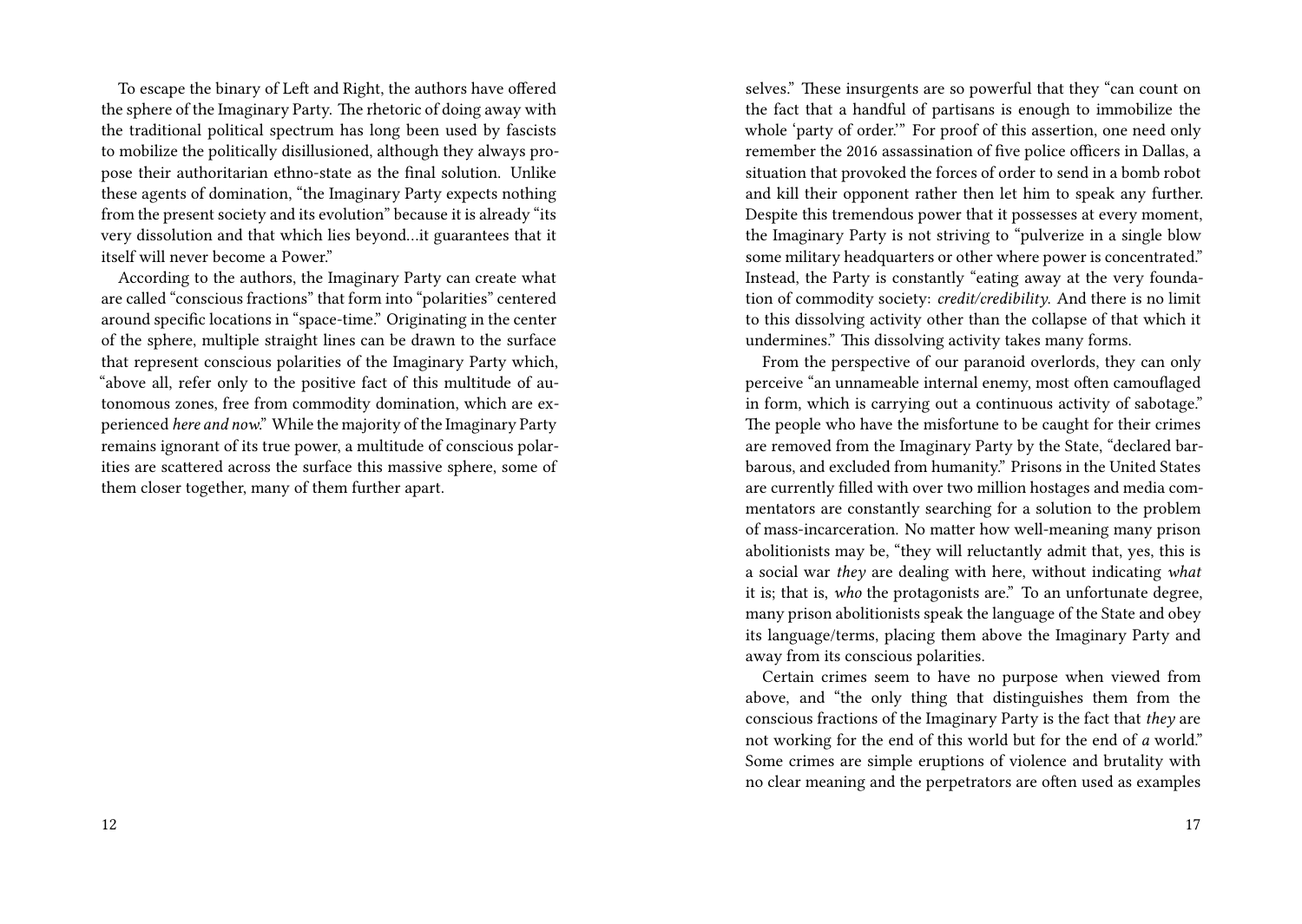information on bank robberies, anarchist actions, jail riots, prison breaks, arson, large scale theft, sabotage, hacking, and other every day activities. The editors of these organs never wanted for material in the United States, although almost none of it was overtly political in nature, making it *absolutely political*. Within the economic collapse of 2008, all of these crimes made perfect sense and were logical to engage in. More importantly, the simple cataloging of these acts revealed the majority of the United States to be composed of a staggeringly vast Imaginary Party, so powerful it defied the imagination. Every city hosted thousands of everyday rebels, each of them connected to a network of family, friends, lovers, and children, all living against the state and cultivating the skills to do so. As the economy worsened and poverty increased, hundreds of anarchists plunged into the depths of this Imaginary Party in the effort the create "conscious polarities" across the continent. After nearly a decade of struggle, here we are.

The years that separate 2008 from 2018 are filled with endless examples of what Tiqqun describes in the *Theses of the Imaginary* Party. If I've been successful so far, the main concepts should be clear enough for you to understand the violence of the Imaginary Party, which I'll soon describe. Before proceeding any further, I should point at that there's no danger of the *Theses* ever being used in court as a prescriptive training manual for either terrorism or sedition. No matter how hard any prosecutor might try, there's simply no way to portray the *Theses* as a unifying document for insurgent warfare. Both the *Theses* and *Tiqqun* posses so many internal contradictions, paradoxes, philosophical asides, and opposing belief systems that many of its bold assertions are canceled out by others. With that in mind, this is how Tiqqun describes the violence of the Imaginary Party.

The insurgents of the Party carry within them "a hostility with no precise object, a fundamental hatred that erupts from the most unfathomable interior with no regard for any obstacle, from incorruptible depths where humans remain in true contact with them-



(*sphere of the Imaginary Party with polarities x,y,z and ψ*)